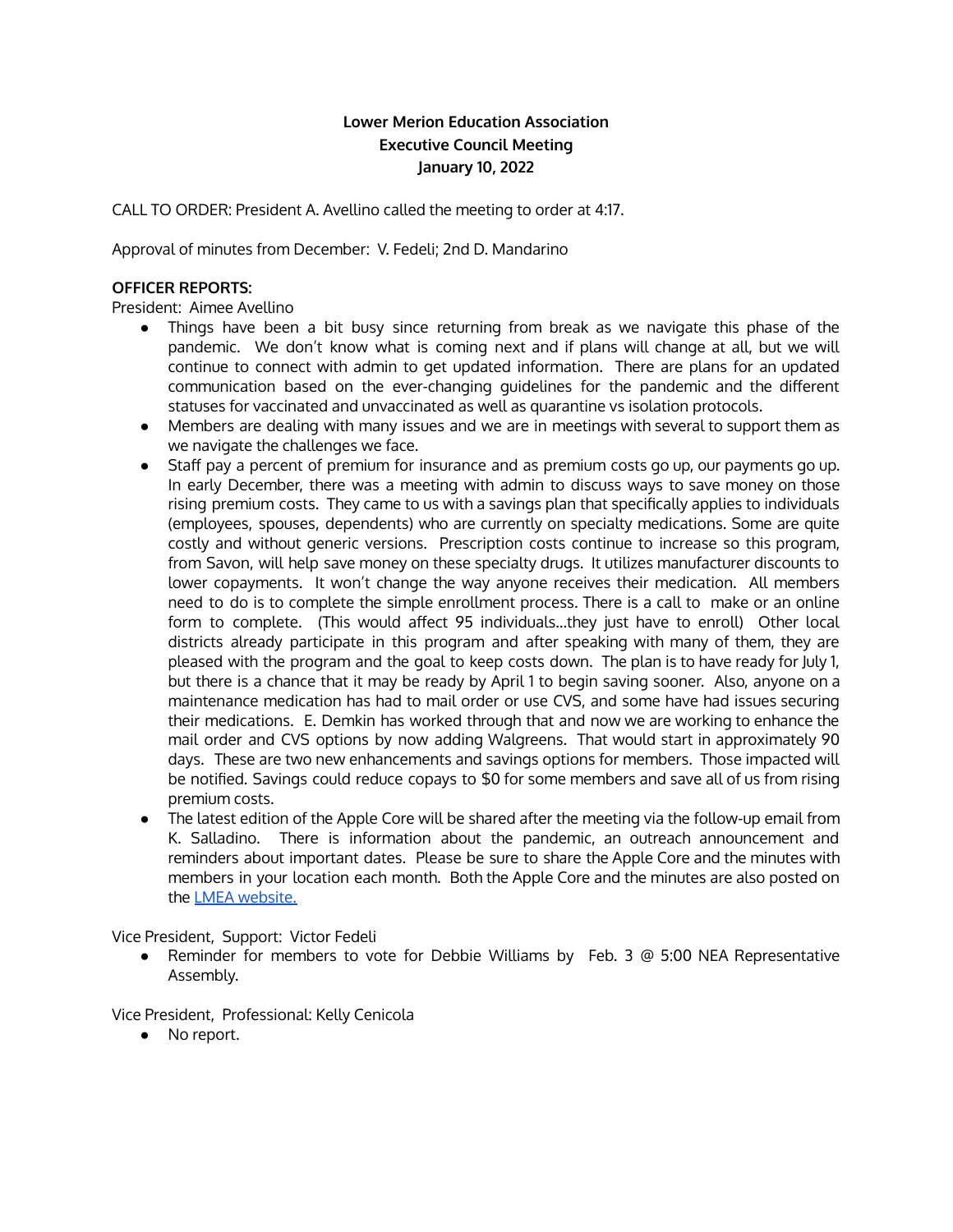First Vice President: Andy Thomas

Happy New Year! The following info is mostly for middle school & elementary staff in regards to plans for staffing for Black Rock and the district's plan for reconfiguring and redesigning the MS & ES programs as 5-8 and K-4. Despite the "Covid Chaos," admin are still on track to complete staffing BRMS by the end of the month, so between now and the next Executive Council meeting, people will know the plan for next year. The administration is optimistic that the plan will be well-received…not 100%, but overall positively received. The K-4 and 5-8 committees are presenting to the board tonight and copies of the presentation were shared with staff via email. Having worked in LMSD for as long as I have, I know that there are many of us that have been on committees that didn't go the way we hoped, but the K-4 and 5-8 committees seem to have been conducted with an eye towards inquiry and genuine desire to hear what staff has to say. If/when there are concerns with the district's plans for next year, please encourage staff to talk to members of the committee or to a building principal or other administrator who can speak to what the goals are and what the process was. We will all know a lot more a month from now than we know today. M. Tavani asked if people change their minds, will there be a process in place to reassign? A.Thomas shared that according to admin, they believe that almost everyone will get their first or second choice. After this round of staffing is done, there will be retirements, resignations, etc., so then if a spot opens admin will have to fill vacancies and there may be additional openings and staff movement. Also-admin doesn't want hostages, they want volunteers. They are working hard to make sure the process works and people are happy with their placement.

Secretary, Support: Lisa McDevitt

● No report.

Secretary, Professional: Karen Salladino

● No report.

Treasurer: Darlene Mandarino

● Approval of Treasurer's report requested by D. Mandarino; 2nd A. Thomas

# **COMMITTEE REPORTS:**

Outreach: Andria Johnson

● On behalf of A.Johnson, A. Avellino shared that there is an announcement in the Apple Core reminding members to share info about special events via email. Send details about the event to A. Johnson at [lmeaoutrach@gmail.com](mailto:lmeaoutrach@gmail.com)

Constitution:

● No report.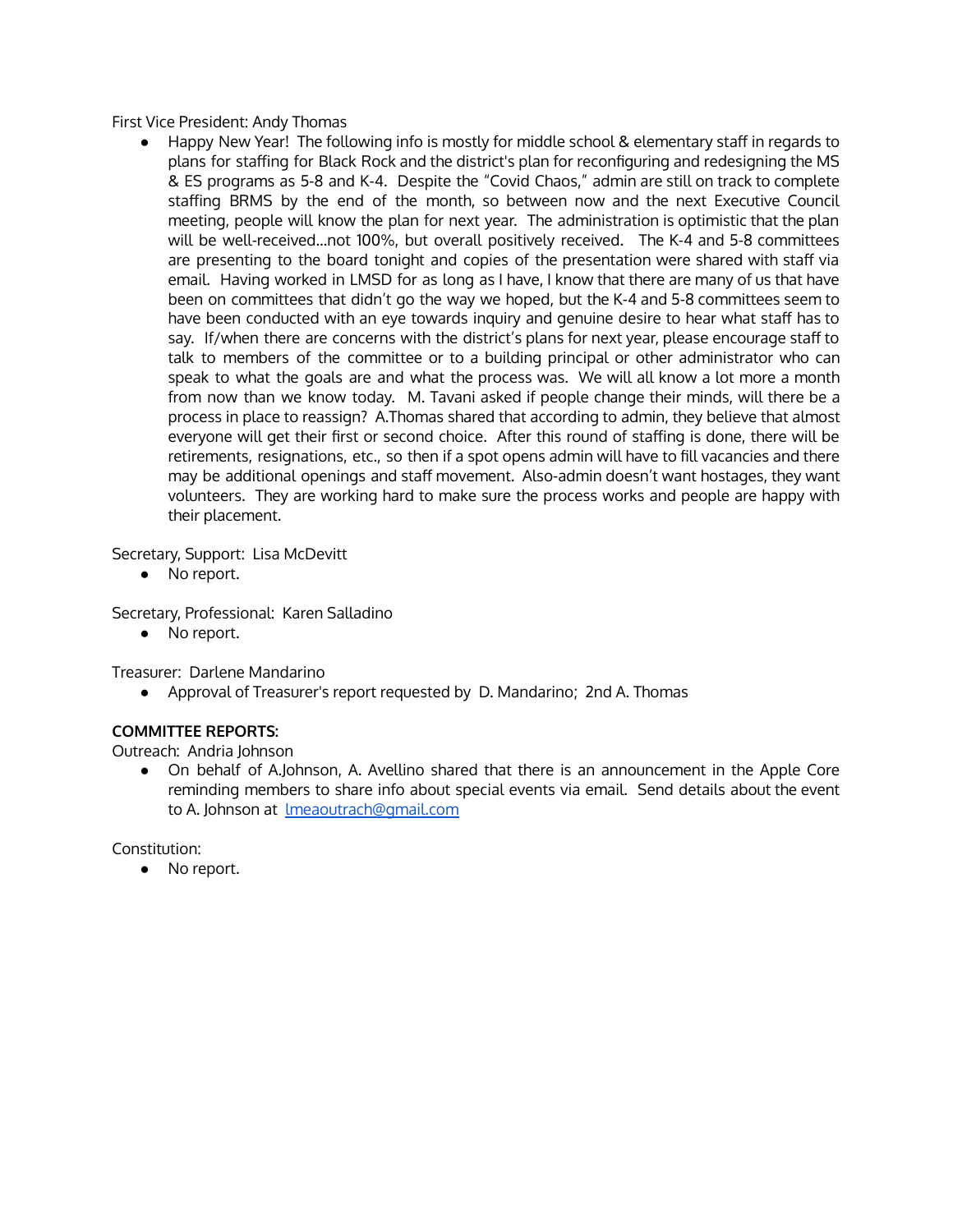#### Elections: Kelly Cenicola

- If interested in becoming a delegate to the NEA Representative Assembly, email K. Cenicola. LMEA elections are in May. A detailed list of openings will be shared in minutes after meeting and in the Apple Core in February and March. There are many opportunities to get involved including becoming a building rep or committee member on a committee like PR&R Professional Rights & Responsibilities) or CNC (Combined Negotiation Committee). Reach out to officers for more details. In addition, there will be elections for officer positions, too. Committees generally meet once a month…CNC may meet more frequently as bargaining nears and takes place. See specific positions below.
	- **2022 Elections**
	- **Executive Council Representatives:**
		- Administrative: 2 professional positions
		- Belmont Hills: 1 ESP
		- Cynwyd: 1 ESP
		- Gladwyne: 1 Professional; 1 ESP
		- Harriton: 2 Professional: 2 ESP
		- Lower Merion High School: 2 ESP
		- Penn Valley; 1 ESP
		- Penn Wynne: 1 Professional
		- Transportation Lower Merion: 1 ESP
		- Transportation Matsonford: 2 ESP
	- **Combined Negotiations Committee- 3 year term: The Combined Negotiations Committee shall negotiate for this Association as recognized by the Pennsylvania Labor Relations Board and as provided for by Act 195, Commonwealth of Pennsylvania, 1970.**
		- Middle School- Professional
		- Elementary- 2 Professionals
		- Support- Technicians
		- Support-WV- Assistants (including instructional assistants, audio-visual assistants, and nurse's associates).
		- Support- Secretarial
		- Support- Transportation(drivers only),
		- Support- Custodians
		- Support- Building and Grounds
		- Campus/Bus Assistants and Food Service (including campus assistants, parking, and bus assistants, cafeteria and recess assistants and food service employees)
	- **The Professional Rights and Responsibilities Committee- 3 year term: The Professional Rights and Responsibilities Committee shall be responsible for the implementing the Association's Grievance Procedure Contract with the Lower Merion School District; shall provide assistance to all members of the Association with regard to grievances**
		- High School-4 Professional
		- Middle School-1 Professional
		- Elementary-5 Professional
		- Support Staff- Building and Grounds
		- Support Staff- Transportation
		- Support Staff- Secretarial
		- Support Staff-Campus/Bus Assistants
		- Support Staff- Technicians
		- Support Staff- Food Service
	- **LMEA Officers**:
		- President
		- 1st Vice President
		- Vice President- Support
		- Vice President- Professional
		- **Treasurer**
		- Secretary- Support
		- Secretary- Professional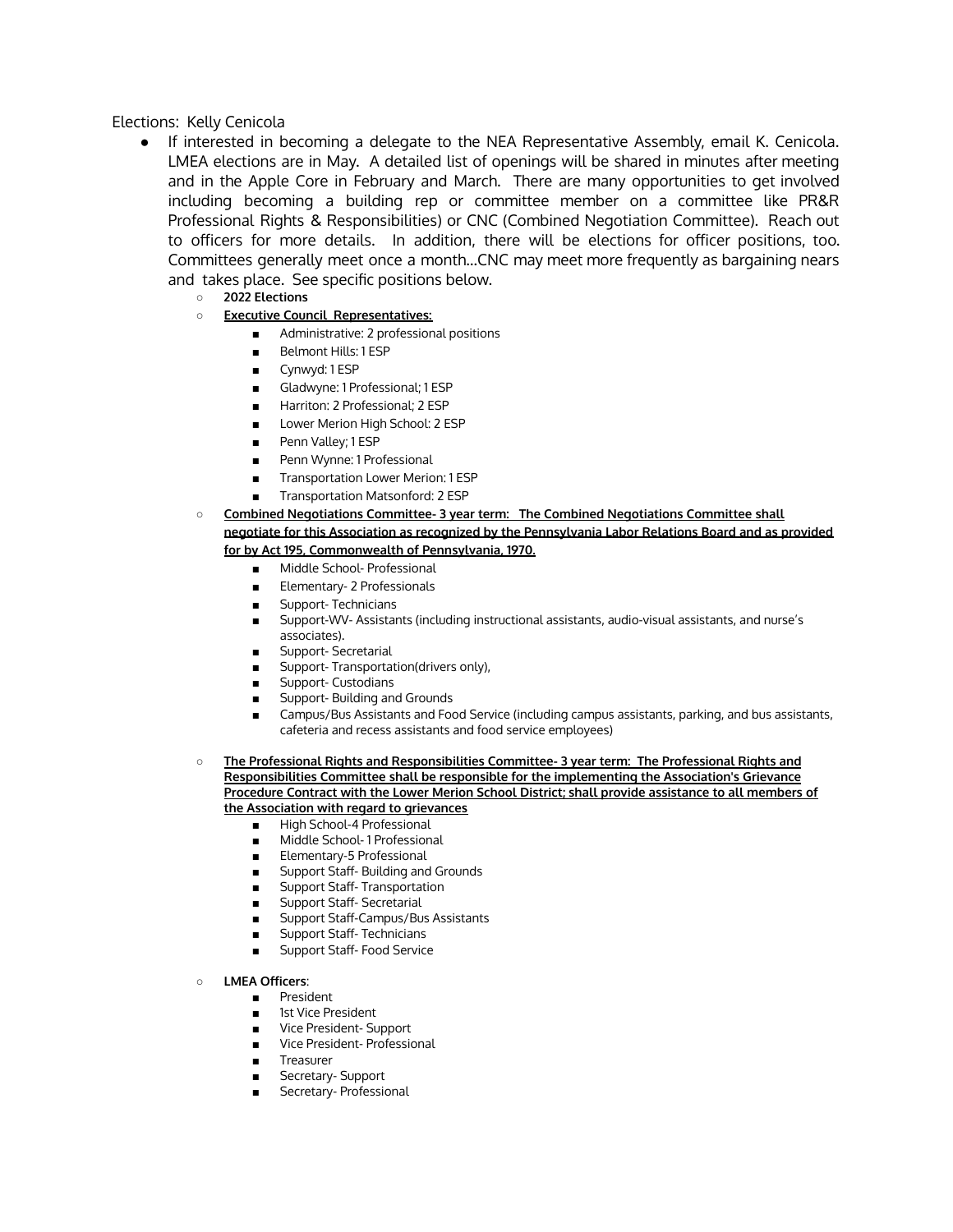CNC: Larry Giaquinto & Tom Ricker

• No report. There is a meeting on 1/27. Also, just a note that K. Hughes has been appointed to replace T.Ricker on the committee and a special election will be held in March.

Financial Advisory Committee: Aimee Avellino

● No report.

Health and Safety: Aimee Avellino, Larry Giaquinto

● No report, just a reminder to follow the chain of command for concerns, beginning with head custodian at the building level. If that doesn't work, reach out to A. Avellino or L. Giaquinto.

Legislation:

● No report.

Minority Affairs Committee:

● Shared on behalf of J. Gaines: Registration for the Minority Leadership Training opened today. This conference, held in Lancaster on March 11 & 12, is free to all members willing to stay with a roommate. Visit the [conference](https://www.psea.org/news--events/conferences/spring-leadership-conference/mlt/) page for more information and to register. The MLT has been planned and designed to assist members and leaders in developing inclusive and efficient locals. To that end, our sessions are leadership based and specifically focused on equipping our BIPOC educators and staff with the skills necessary to be effective and transformative leaders. For allies interested in participating in other concurrent tracks, you can find details for the Women's Leadership Training, the Urban Conference, and the Education Justice Conference [here.](https://www.psea.org/news--events/conferences/spring-leadership-conference/mlt/) This conference fills up quickly, so don't delay!

PACE: Andy Thomas

● No report other than to note that Cynwyd continues to lead all other locations with percentage of participation in PACE. LMHS leads all other locations as far as the highest dollar amount contributed to PACE.

PR&R: Victor Fedeli, Andy Thomas

● No changes to report and there continue to be "behind the scenes" actions happening to support our members.

Social: Lisa McDevitt, Aimee Avellino

• No report.

Special Services: Aimee Avellino

● No report.

Sunshine: Debbie Williams

● No report….just remember to share with D. Williams when there is happy news, or sad, so that she can share a means of support to our members.

Membership: David Grumbine

● K. Salladino will share reports in the Executive Council follow-up email.

### **REPORTS OF THE AD HOC COMMITTEES:**

CARE: Jackie Gaines

● No report.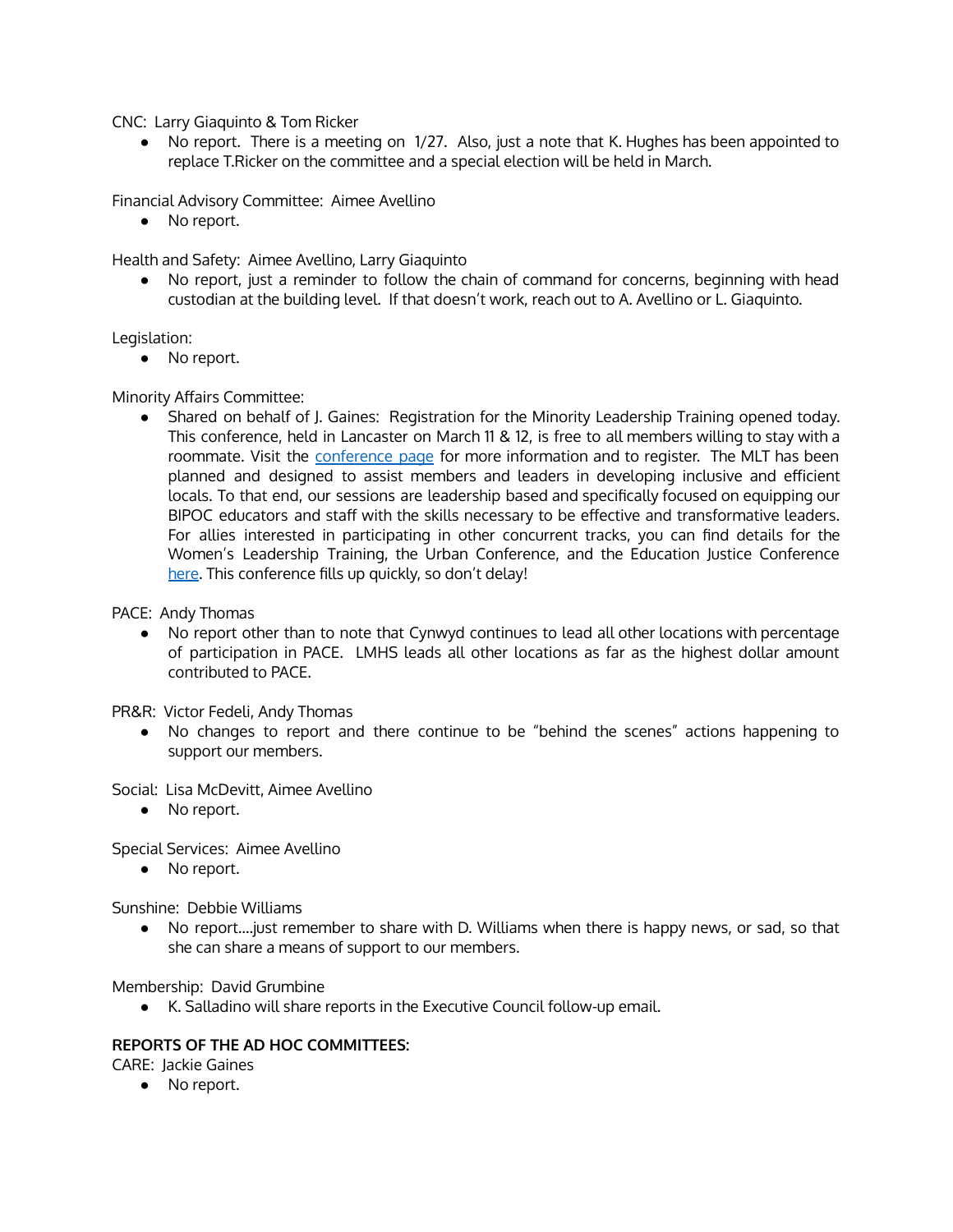Education Foundation: Andria Johnson

● No report.

### **BUILDING AND DEPARTMENT REPORTS:**

Administration: No report.

Belmont Hills ES: No report.

Cynwyd ES: There are concerns about some not using sick days and zooming in to work while others cannot do that.

Gladwyne ES: Concern about Friday's email coming out after the end of the school day on Friday and being presented tonight at the board meeting…not enough notice. There are also concerns from specialists if classes are combined, as described in the proposal, and numbers increase to a point where quality of education is impacted.. A. Avellino asked that those concerns from the specialists be shared with committee reps and building administrators. Also, there is a question if there is an operational closure, can teachers on quarantine or isolation teach from home so as not to use sick days. A. Avellino will check. Some are sharing concerns about the type and quality of masks staff and students are wearing…should there be guidance on what is expected as there are reports that N95 and KN95's are best against this variant. A. Avellino asked that the mask concern be shared with building Health & Safety committee and building admin. A. Avellino will share with the district Health & Safety committee.

Merion ES: Is it possible to get a list of the K-4 committee members to share concerns? A. Avellino will check.

Penn Valley ES: Many concerns are the same as what Gladwyne reps shared. There are also concerns about virtual instruction disparities for reg ed, spec ed and special area teachers. A. Avellino asked that those individuals with concerns share them with the building admin.

Penn Wynne ES: Question was asked IA's covering classes while teacher zooms in…will IA's be receiving additional compensation. There are also concerns with some families using the zoom option for travel and not for covid concerns. A. Avellino shared that family vacations are not approved for zoom and that staff should report such occurrences to the principal.

Bala Cynwyd MS: There was a question about attending the MAC conference in March. A. Avellinno will reach out to V. Millard, our PSEA Uniserv rep., for details.

Welsh Valley MS: No report.

Harriton HS: There is a general complaint from support staff about why some are allowed to zoom in and some aren't when quarantining or isolating. There are also concerns about testing positive during the work day, having to leave and being docked pay. Staff are also concerned about running out of sick days for following quarantining and isolating guidelines for themselves and their children. A. Avellino will get clarification.

Lower Merion HS: No report.

Building & Grounds: No report.

Transportation: No report.